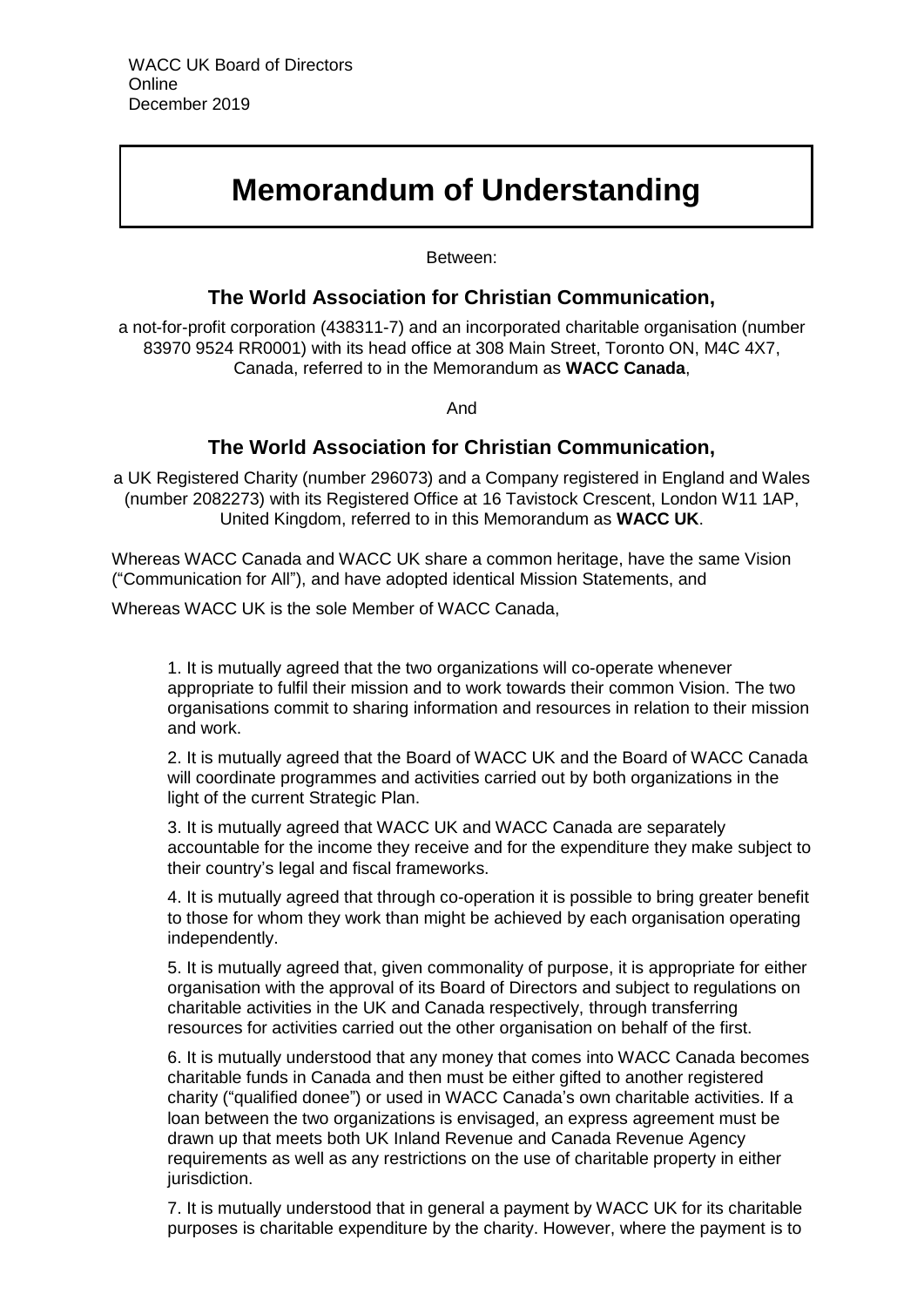an overseas body an additional condition must be met in order for the payment to be charitable expenditure for UK tax purposes. *See note 1 below.*

8. It is mutually understood that in undertaking activities outside Canada, WACC Canada is required to maintain direction and control over its resources and over any intermediary's actions as they relate the activities of WACC Canada. *See note 2 below*.

9. It is mutually understood that the WACC name, logo and tagline is the exclusive property of WACC UK; WACC Canada uses the name, logo and tagline subject to licence from WACC UK.

10. Both organisations agree to refrain from any action that may be detrimental to the other and to be proactive in promoting the Vision and Mission of WACC.

#### **Note 1: From HM Revenue & Customs: Guidance on non-charitable expenditure [updated 6 August 2019]**

[https://www.gov.uk/government/publications/charities-detailed-guidance-notes/annex-ii-non](https://www.gov.uk/government/publications/charities-detailed-guidance-notes/annex-ii-non-charitable-expenditure)[charitable-expenditure](https://www.gov.uk/government/publications/charities-detailed-guidance-notes/annex-ii-non-charitable-expenditure)

[9.2] A charitable payment made to a body outside the UK will only be charitable expenditure for UK tax purposes by the charity provided the charity can clearly demonstrate to the Commissioners for HMRC that it has taken steps that the Commissioners consider are reasonable in the circumstances to ensure that the payment is applied for charitable purposes. If that condition isn't met, the payment is treated as non-charitable expenditure by the charity for UK tax purposes.

[9.3] Applied for charitable purposes means applied for purposes which are regarded as charitable within Section 2 of the Charities Act (England and Wales) 2006. The same definition of charitable purpose applies for all charities claiming UK tax reliefs and exemptions whether the charity is in the UK or another member state of the EU, Iceland or Norway. Payment(s) to an overseas body and payment(s) to a body outside the UK mean any monetary payment to anybody outside the UK, and include monetary payments sent outside the UK to charities, companies, agents, partners and individual persons outside the UK.

[9.4] Trustees are required to carry out appropriate research in relation to the overseas body, followed by monitoring and evaluation, and to avoid or minimise risk to the charity's finances to meet their legal duty as trustees. The charity trustees must be able to describe the steps they take, explain how those steps ensure charitable application of funds, demonstrate that those steps were reasonable and produce evidence that the steps were, in fact, taken.

It's not sufficient for the charity to simply establish that the overseas body is a charity under the domestic law of the host country. Nor is it enough to keep records of how things are spent. These are important but for overseas payments trustees must do more. The rest of this chapter deals with the situation where the charity makes a payment for which it must take steps to ensure that the payment is applied for charitable purposes.

[9.5] When considering whether the steps taken by the charity were 'reasonable in the circumstances', HMRC will have regard to:

- \* the charity's knowledge of the overseas body
- previous relations with the overseas body
- previous history of the overseas body
- \* the amounts given in both absolute and relative terms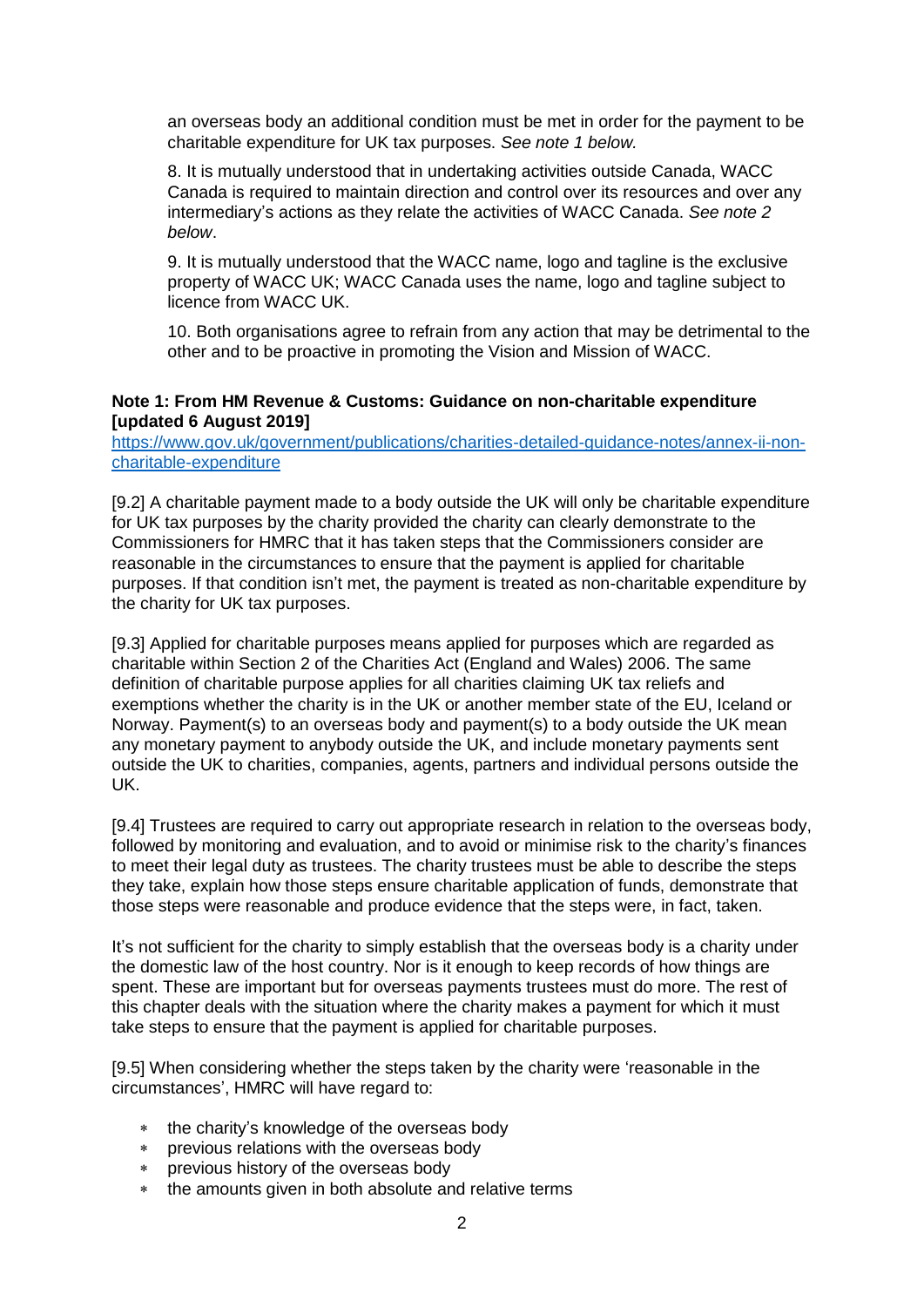the charity's observance of its own internal financial, management and decision making procedures, and whether or not these were adequate

[9.6] When reviewing payments made to overseas bodies HMRC will generally ask the charity trustees to provide information and supporting documentation about the:

- person or persons to whom the payment was given
- specific charitable purpose for which the payment was given, the reasons, and how the decision to provide the payment was arrived at
- guarantees or assurances that have been obtained from the overseas body that the payment will be applied for the purpose for which it was given (such as a partnership or other written enforceable agreements), and what financial controls were in place, including sufficiently detailed financial records providing robust audit trails
- steps the trustees took to ensure the payment will in fact be applied for charitable purposes (such as safeguards, monitoring and oversight)
- follow-up action taken by the trustees to confirm that payments were applied properly

The Commissioners for HMRC must be satisfied that the steps taken by the trustees are reasonable in the circumstances. If HMRC Charities isn't provided with sufficiently detailed evidence of the steps taken it may not be able to accept the expenditure as charitable expenditure. This may give rise to a liability to tax. The steps to be taken will depend upon the nature and circumstances of the expenditure, for example, whether the recipient body may pass on the funds to a connected person who may use the funds for non-charitable purposes.

#### **Note 2: From the Canada Revenue Agency: Canadian registered charities carrying out activities outside Canada, Guidance, 8 July 2010.**

[https://www.canada.ca/en/revenue-agency/services/charities-giving/charities/policies](https://www.canada.ca/en/revenue-agency/services/charities-giving/charities/policies-guidance/guidance-002-canadian-registered-charities-carrying-activities-outside-canada.html)[guidance/guidance-002-canadian-registered-charities-carrying-activities-outside-canada.html](https://www.canada.ca/en/revenue-agency/services/charities-giving/charities/policies-guidance/guidance-002-canadian-registered-charities-carrying-activities-outside-canada.html)

[7] When transferring resources to an intermediary, a charity must direct and control the use of its resources to meet the own activities test. The charity must be the body that makes decisions and sets parameters on significant issues related to the activity on an ongoing basis, such as the following:

- how the activity will be carried out
- the activity's overall goals
- the area or region where the activity is carried out
- who benefits from the activity
- what goods and services the charity's money will buy
- when the activity will begin and end

Maintaining direction and control does not mean a charity cannot accept advice from its intermediaries, or that a charity must make every decision involved in the carrying out of an activity, although it must have the ability to intervene in any decision. Typically, the types of decisions listed above would describe the overall framework of an activity.

An intermediary that carries out the work in the field is often in a better position to make dayto-day operational decisions. A charity can delegate the responsibility for such decisions to an intermediary, although this is not required under the Income Tax Act. For example, a charity might delegate the authority to make the following kinds of decisions:

- which local vendor to buy supplies from
- hiring and managing staff
- locating potential beneficiaries for an activity
- maintaining buildings owned or operated for the charity's activities